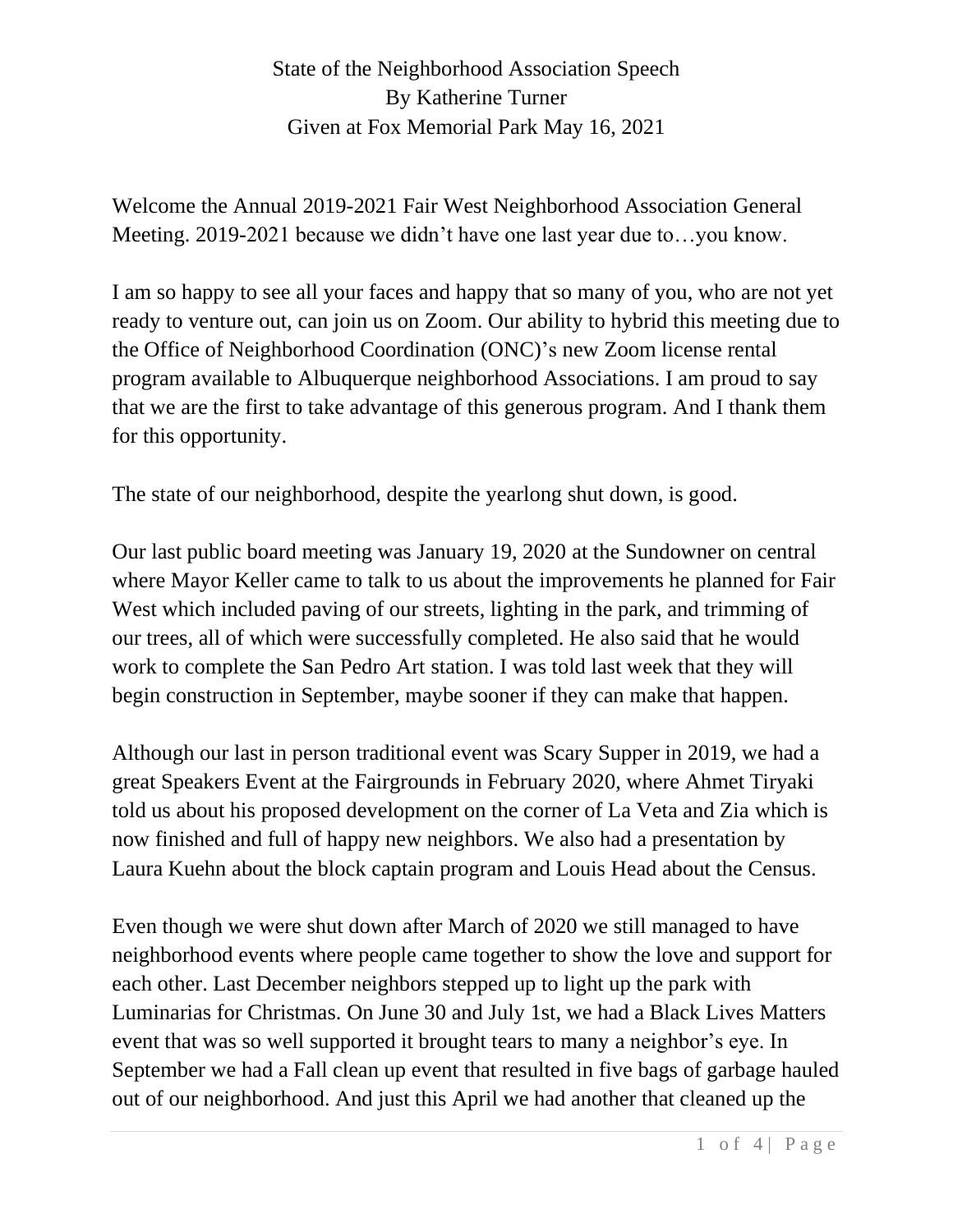park. In March neighbors participated in a Walking Audit with city planners to inform the Community Planning Area assessment which will be out for review later this month.

We attempted several events that were stalled due to COVID. Rich Wood tried to organize a Fall Crawl Music even for October 24<sup>th</sup> but many of the neighborhood bands had not met to practice due to the pandemic. However, the band Soul Puddin' played to a small crowd in front of their home on Alvarado.

We attempted to have a socially distant Ice Cream Social Aug  $15<sup>th</sup>$  and Scary Supper but due to the Governor's restrictions we could not pull it off. Let's hope we can this year.

If you would like to see picture or get information on these events you can find them on our information Blog Archives on the Fair West Website or on our Facebook page. We have used the blog to send information to those who want to stay informed. If you are not signed up I encourage you to do so.

The Board has continued to meet. We have focused our efforts on revising the bylaws and I am proud to say that on April 11<sup>th</sup>, after seven drafts, we passed the bylaws revisions which we will be signing here today. The new bylaws serve to do the following:

- 1. They clarify the Neighborhood Associations Purpose.
- 2. They also define residential and business membership in the Association. And set the dues amount so as not to be arduous but gives membership real value. It states that if a resident does not have the financial means to afford the 15.00s per year cost of membership that it will be suspended for them for one year if the neighbor contacts the board to request a waver.
- 3. The revised bylaws define the eligibility, roles, and responsibilities of board and executive member representative.
- 4. The bylaws also make sure that notice for the general meeting (this meeting) are made so that every household and place of business has ample time and are notified through a variety of methods so that all that want to may attend.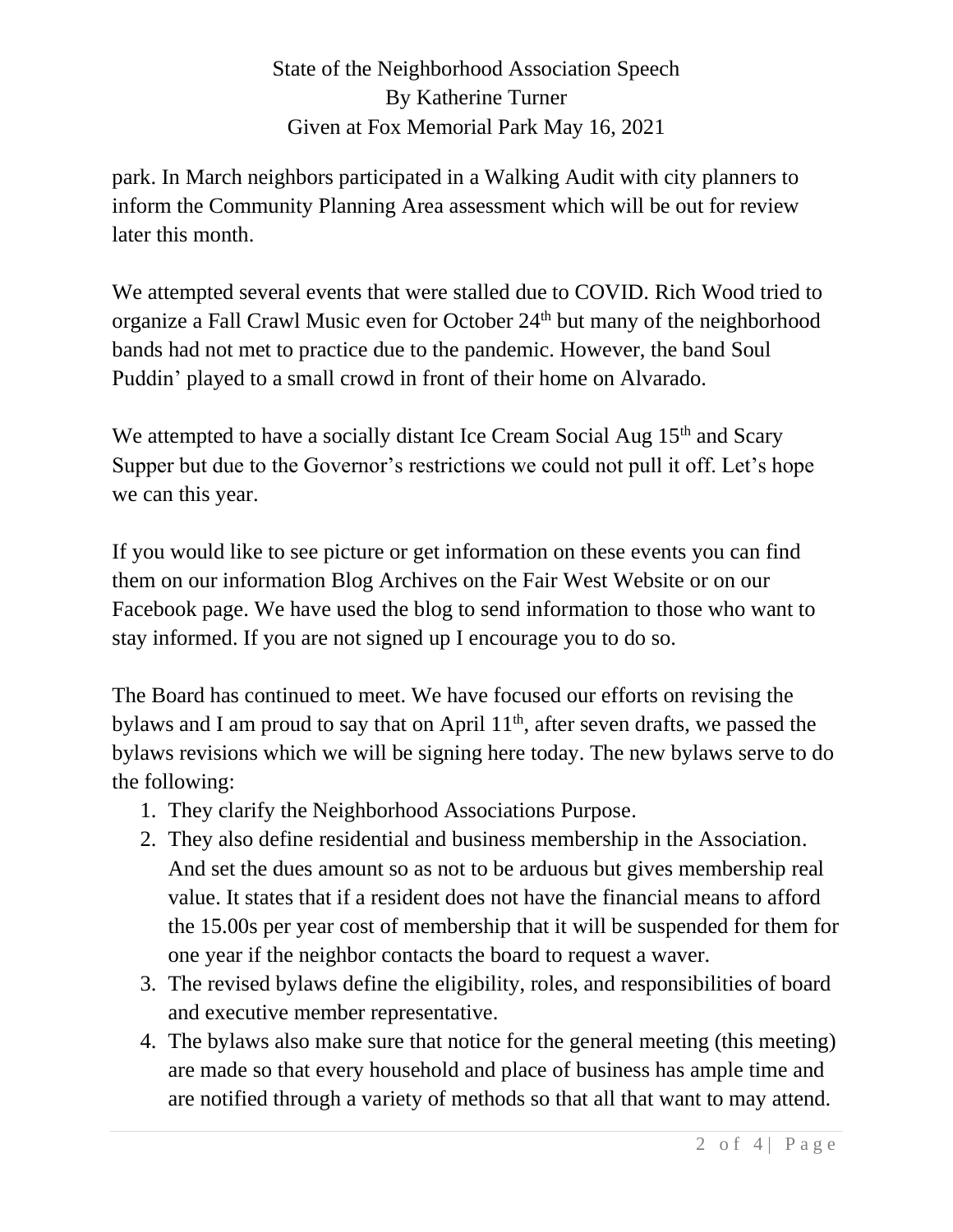5. And lastly they make sure that the finances of the organization are well recorded and secure.

The new bylaws are on the Fair West website and after today will be registered with the city at the ONC.

Plans, which will be ongoing from my administration, are the following.

Traffic Calming by the Traffic Engineers Division of the DMD (Dept of Municipal Development) is moving forward. Amanda Herrera informed me that we would have a traffic analysis and I saw evidence of that about a month ago. I have not heard from them, but I will continue to bug them.

Pat Davis, our city council representative, and David Flores and Laurie Firor of Parks and Recreation are working with me to get an Information Kiosk for that park that will sit over there next to the neighborhood sign. This Kiosk will be a wonderful place to share information that comes to the neighborhood association through the president's and neighborhood Gmail account. I would also like to see one side of this three-sided board dedicated to the history of our great neighborhood and its representation.

I hope that we continue to have coffee with cops at Kaps and I encourage you all to attend the Citizen Policing Council meetings with me on the third Thursday of the month so that we can keep the relationship that we've developed with the Southeast Police Command. This relationship has helped to clean up our park and our neighborhood. I would like to thank Commander Yara for all his support and the challenging work that he and his team of police do for our community.

One last thing I want to tell you all. I have learned that the most important reason to keep a neighborhood association alive and kicking is that it fends off developers who want to build undesirable projects in neighborhoods. They look for evidence of concern and they find it in neighborhoods who are registered with the ONC and